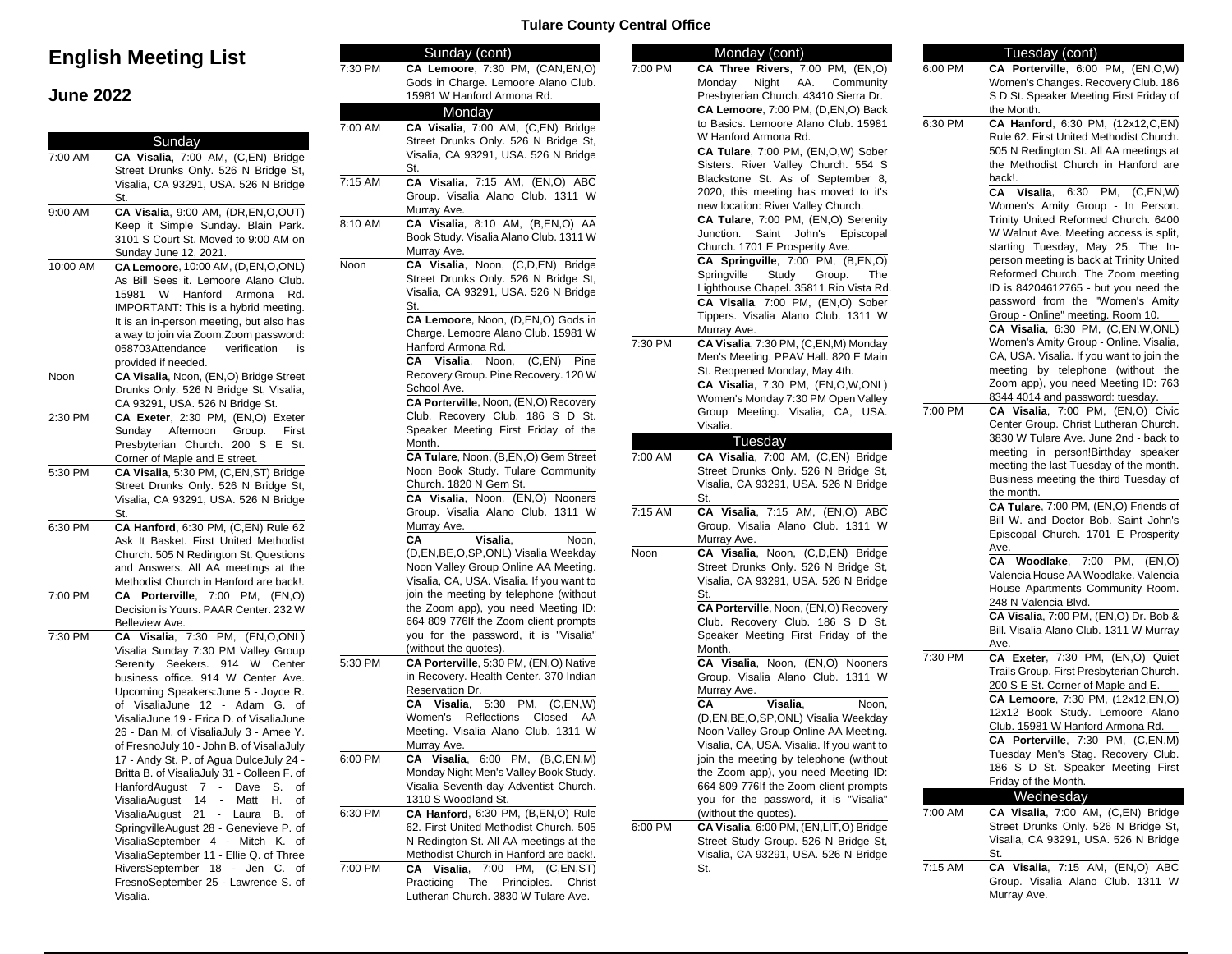#### **Tulare County Central Office**

|         | Wednesday (cont)                          |         | Wednesday (cont)                          |         | Thursday (cont)                          |           | Friday (cont)                             |
|---------|-------------------------------------------|---------|-------------------------------------------|---------|------------------------------------------|-----------|-------------------------------------------|
| 8:10 AM | CA Visalia, 8:10 AM, (B,EN,O) AA          | 7:00 PM | CA Visalia, 7:00 PM, (EN,O,SP,ONL)        | 6:00 PM | CA Hanford, 6:00 PM, (DR,D,EN,O)         | 8:10 AM   | CA Visalia, 8:10 AM, (B,EN,O) AA          |
|         | Book Study. Visalia Alano Club. 1311 W    |         | The Valley Group. St. Paul Episcopal      |         | Thursday Night Coffee Break. 130 W       |           | Book Study. Visalia Alano Club. 1311 W    |
|         | Murray Ave.                               |         | Church. 120 N Hall St. Upcoming           |         | Myrtle St, Hanford, CA 93230, USA.       |           | Murray Ave.                               |
| Noon    | CA Visalia, Noon, (C,D,EN) Bridge         |         | speaker line up: May 25 - Shanna L. of    |         | 130 W Myrtle St. All meetings in our     | Noon      | CA Visalia, Noon, (C,D,EN) Bridge         |
|         | Street Drunks Only. 526 N Bridge St,      |         | Tulare with 16 years June 1 - Bob M. of   |         | area are cancelled until further notice  |           | Street Drunks Only. 526 N Bridge St,      |
|         | Visalia, CA 93291, USA. 526 N Bridge      |         | Fresno with 9 yearsJune 8 - Jerri T. of   |         | due to COVID-19. If you are in need      |           | Visalia, CA 93291, USA. 526 N Bridge      |
|         | St.                                       |         | Visalia with 34 yearsJune 15 - Elliot M.  |         | there are a lot of online meetings with  |           | St.                                       |
|         | CA Lemoore, Noon, (D,EN,O) Nooner         |         | of Tulare with 4 yearsJune 22 - Erika W.  |         | Skype, Zoom, and many other              |           | CA Lemoore, Noon, (D,EN,O) Gods in        |
|         | Meeting. Lemoore Alano Club. 15981 W      |         | of Bakersfield with 16 yearsJune 29 -     |         | platforms.                               |           | Charge. Lemoore Alano Club. 15981 W       |
|         | Hanford Armona Rd.                        |         | Michael S. of Visalia with 9 months July  |         | CA Porterville, 6:00 PM, (B,EN,O) The    |           | Hanford Armona Rd.                        |
|         | CA Porterville, Noon, (EN,O) Recovery     |         | 6 - Miranda R. of Fresno with 3           |         | Half & Half Group. First Congregational  |           | CA Porterville, Noon, (EN,O) Recovery     |
|         | Club. Recovery Club. 186 S D St.          |         | yearsJuly 13 - Matt S. of Visalia with 4  |         | Church. 165 E Mill Ave.                  |           | Club. Recovery Club. 186 S D St.          |
|         | Speaker Meeting First Friday of the       |         | yearsJuly 20 - Ceci S. of Fresno with 8   |         | CA Hanford, 6:00 PM, (EN,W)              |           | Speaker Meeting First Friday of the       |
|         | Month.                                    |         | yearsJuly 27 - Joe S. of Fresno with 9    |         | Women's Happy Hour - Hanford. First      |           | Month.                                    |
|         | CA Tulare, Noon, (EN,O) Clodbusters.      |         | yearsAugust 3 - Evy G. of Fresno with 4   |         | United Methodist Church. 505 N           |           | CA Visalia, Noon, (EN,O) Nooners          |
|         | Tulare Community Church. 1820 N           |         | yearsAugust 10 - Leah W. of Visalia       |         | Redington St. This meeting is returning  |           | Group. Visalia Alano Club. 1311 W         |
|         | Gem St.                                   |         | with 4 monthsAugust 17 - Carrie "LA"      |         | to In-Person on June 10th, 2021. See     |           | Murray Ave.                               |
|         | CA Visalia, Noon, (EN,O) Nooners          |         | A. of Fresno with 6 years August 24 -     |         | you at First United Methodist Church!    |           | CA                                        |
|         |                                           |         | Scot L. of Visalia with 34 yearsAugust    |         |                                          |           | Visalia.<br>Noon,                         |
|         | Group. Visalia Alano Club. 1311 W         |         | 31 - Suellen J. of Fresno with 32         |         | :-). All AA meetings at the Methodist    |           | (D,EN,BE,O,SP,ONL) Visalia Weekday        |
|         | Murray Ave.                               |         | yearsSeptermber 7 - Israel B. of Visalia  | 7:00 PM | Church in Hanford are back!.             |           | Noon Valley Group Online AA Meeting.      |
|         | Visalia,<br>Noon,<br>CA                   |         | with 6 years TODAY!Septermber 14 -        |         | CA Visalia, 7:00 PM, (B,EN,O) Primary    |           | Visalia, CA, USA. Visalia. If you want to |
|         | (D,EN,BE,O,SP,ONL) Visalia Weekday        |         |                                           |         | Purpose Group. 526 N Bridge St,          |           | join the meeting by telephone (without    |
|         | Noon Valley Group Online AA Meeting.      |         | Tony N. of Tulare 34 with years and 3     |         | Visalia, CA 93291, USA. 526 N Bridge     |           | the Zoom app), you need Meeting ID:       |
|         | Visalia, CA, USA. Visalia. If you want to |         | days!Septermber 21 - Lawrence C. of       |         | St.                                      |           | 664 809 776If the Zoom client prompts     |
|         | join the meeting by telephone (without    |         | Tulare with 31 yearsSeptermber 28 -       |         | CA Tulare, 7:00 PM, (EN,O) The           |           | you for the password, it is "Visalia"     |
|         | the Zoom app), you need Meeting ID:       |         | Amber K. of Visalia with 2 years and      |         | Crossroads Group. Hillman House. 220     |           | (without the quotes).                     |
|         | 664 809 776If the Zoom client prompts     |         | 364 days!. Parking is off of Center       |         | W Tulare Ave. This meeting will be       | 6:00 PM   | CA Hanford, 6:00 PM, (C,D,EN,M)           |
|         | you for the password, it is "Visalia"     |         | Avenue.                                   |         | inside the parson's house, on the west   |           | World Famous 10th Ave. Men's Group.       |
|         | (without the quotes).                     | 7:30 PM | CA Lemoore, 7:30 PM, (D,EN,O) Gods        |         | end of the church property.              |           | First United Methodist Church. 505 N      |
| 1:00 PM | CA Porterville, 1:00 PM, (EN,O,W)         |         | in Charge. Lemoore Alano Club. 15981      |         | CA Springville, 7:00 PM, (D,EN,O) Gut-   |           | Redington St. All AA meetings at the      |
|         | PAAR Women's Open. PAAR West.             |         | W Hanford Armona Rd. Wassup.              |         | Level Group. The Lighthouse Chapel.      |           | Methodist Church in Hanford are back!.    |
|         | 182 W Belleview Ave.                      |         | Thursday                                  |         | 35811 Rio Vista Rd.                      | $6:30$ PM | CA Porterville, 6:30 PM, (EN,O,W)         |
| 5:30 PM | CA Visalia, 5:30 PM, (12x12,C,EN)         | 7:00 AM | CA Visalia, 7:00 AM, (C,EN) Bridge        |         | CA Visalia, 7:00 PM, (C,AL,EN) Rule      |           | Friday Night Women's Meeting.             |
|         | Unity Through Traditions. Visalia Alano   |         | Street Drunks Only. 526 N Bridge St,      |         | 62. Visalia United Methodist Church.     |           | Recovery Club. 186 S D St. Speaker        |
|         | Club. 1311 W Murray Ave.                  |         | Visalia, CA 93291, USA. 526 N Bridge      |         | 5200 W Caldwell Ave.                     |           | Meeting First Friday of the Month.        |
| 6:00 PM | CA Visalia, 6:00 PM, (12x12,EN)           |         | St.                                       | 7:30 PM | CA Lemoore, 7:30 PM, (B,EN,O) Gods       | 7:00 PM   | CA Visalia, 7:00 PM, (C,EN) Friday        |
|         | Bridge Street Drunks Only. 526 N          | 7:15 AM | CA Visalia, 7:15 AM, (EN,O) ABC           |         | in Charge. Lemoore Alano Club. 15981     |           | Freedom Fellowship. Christ Lutheran       |
|         | Bridge St, Visalia, CA 93291, USA. 526    |         | Group. Visalia Alano Club. 1311 W         |         | W Hanford Armona Rd.                     |           | Church. 3830 W Tulare Ave. All are        |
|         | N Bridge St.                              |         | Murray Ave.                               |         | CA Lindsay, 7:30 PM, (ABSI,EN,O)         |           | invited to join us on the last Friday of  |
|         | CA Porterville, 6:00 PM, (EN,G,O) The     | Noon    | CA Visalia, Noon, (C,D,EN) Bridge         |         | Fireside Fellowship. Lindsay United      |           | each month when we celebrate              |
|         | Group.<br>First<br>Acceptance             |         | Street Drunks Only. 526 N Bridge St,      |         | Methodist Church. 120 N Gale Hill Ave.   |           | birthdays with a special Open meeting.    |
|         | Congregational Church. 165 E Mill Ave.    |         | Visalia, CA 93291, USA. 526 N Bridge      |         | Meets in the Fireside Room, which is on  |           | CA Tulare, 7:00 PM, (B,EN) Friday         |
|         | Corner of North 4th Street and East Mill  |         | St.                                       |         | the side of the church on Honolulu       |           | Book Study. Hillman House. 220 W          |
|         | Avenue.                                   |         | CA Porterville, Noon, (EN,O) Recovery     |         | street.                                  |           | Tulare Ave. This meeting will be inside   |
| 6:30 PM | CA Hanford, 6:30 PM, (C,D,EN) Rule        |         | Club. Recovery Club. 186 S D St.          |         | Friday                                   |           | the parson's house, on the west end of    |
|         | 62. First United Methodist Church. 505    |         | Speaker Meeting First Friday of the       | 6:45 AM | 6:45<br>CA<br>Visalia,<br>AM.            |           | the church property.                      |
|         | N Redington St. All AA meetings at the    |         | Month.                                    |         |                                          |           | CA Visalia, 7:00 PM, (C,EN,ONL)           |
|         | Methodist Church in Hanford are back!.    |         | CA Visalia, Noon, (EN,O) Nooners          |         | 210<br>(C,DR, EN, M, ONL)<br>Attitude    |           | Visalia Friday 7 PM Valley Group online   |
|         |                                           |         | Group. Visalia Alano Club. 1311 W         |         | Modification. Visalia, CA, USA. Visalia. |           | Closed meeting. Visalia, CA, USA.         |
|         |                                           |         |                                           |         | If you want to join the meeting by       |           | Visalia. If you want to join the meeting  |
|         |                                           |         | Murray Ave.                               |         | telephone (without the Zoom app), you    |           | by telephone (without the Zoom app),      |
|         |                                           |         | CA<br>Visalia,<br>Noon,                   |         | need Meeting ID: 724 581 617The          |           | you need Meeting ID: 653 763 096If the    |
|         |                                           |         | (D,EN,BE,O,SP,ONL) Visalia Weekday        |         | password for the meeting is 624556.      |           | Zoom client prompts you for the           |
|         |                                           |         | Noon Valley Group Online AA Meeting.      | 7:00 AM | CA Visalia, 7:00 AM, (C,EN) Bridge       |           | password, it is "Visalia" (without the    |
|         |                                           |         | Visalia, CA, USA. Visalia. If you want to |         | Street Drunks Only. 526 N Bridge St,     |           | quotes).                                  |
|         |                                           |         | join the meeting by telephone (without    |         | Visalia, CA 93291, USA. 526 N Bridge     | 7:30 PM   | CA Lemoore, 7:30 PM, (D,EN,O) New         |
|         |                                           |         | the Zoom app), you need Meeting ID:       |         | St.                                      |           |                                           |
|         |                                           |         | 664 809 776If the Zoom client prompts     | 7:15 AM | CA Visalia, 7:15 AM, (EN,O) ABC          |           | Beginnings. Lemoore Alano Club.           |
|         |                                           |         | you for the password, it is "Visalia"     |         | Group. Visalia Alano Club. 1311 W        |           | 15981 W Hanford Armona Rd.                |

Murray Ave.

(without the quotes).